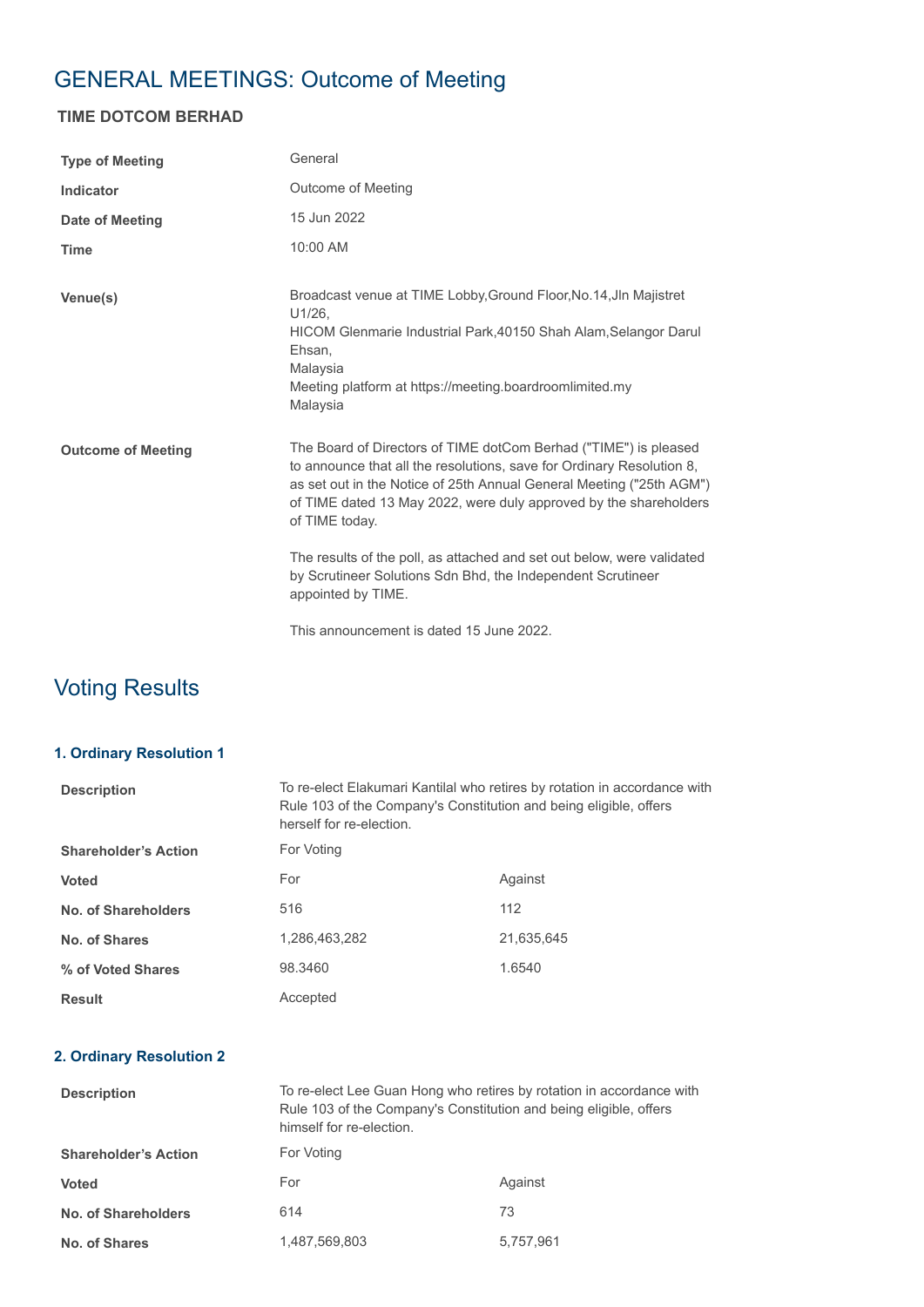| % of Voted Shares | 99.6144  | 0.3856 |
|-------------------|----------|--------|
| Result            | Accepted |        |

#### **3. Ordinary Resolution 3**

| <b>Description</b>          | To re-elect Datuk Azailiza Mohd Ahad who retires by rotation in<br>accordance with Rule 107 of the Company's Constitution and being<br>eligible, offers herself for re-election. |           |
|-----------------------------|----------------------------------------------------------------------------------------------------------------------------------------------------------------------------------|-----------|
| <b>Shareholder's Action</b> | For Voting                                                                                                                                                                       |           |
| <b>Voted</b>                | For                                                                                                                                                                              | Against   |
| No. of Shareholders         | 616                                                                                                                                                                              | 72        |
| No. of Shares               | 1.492.165.217                                                                                                                                                                    | 2.571.270 |
| % of Voted Shares           | 99.8280                                                                                                                                                                          | 0.1720    |
| <b>Result</b>               | Accepted                                                                                                                                                                         |           |

#### **4. Ordinary Resolution 4**

| <b>Description</b>          | To re-elect Datuk Zainal Amanshah Zainal Arshad who retires by<br>rotation in accordance with Rule 107 of the Company's Constitution<br>and being eligible, offers himself for re-election. |         |
|-----------------------------|---------------------------------------------------------------------------------------------------------------------------------------------------------------------------------------------|---------|
| <b>Shareholder's Action</b> | For Voting                                                                                                                                                                                  |         |
| <b>Voted</b>                | For                                                                                                                                                                                         | Against |
| No. of Shareholders         | 617                                                                                                                                                                                         | 71      |
| No. of Shares               | 1.494.689.217                                                                                                                                                                               | 47.270  |
| % of Voted Shares           | 99.9968                                                                                                                                                                                     | 0.0032  |
| <b>Result</b>               | Accepted                                                                                                                                                                                    |         |

### **5. Ordinary Resolution 5**

| <b>Description</b>          | To approve the payment of Directors' fees amounting up to<br>RM1,224,000 to the Non-Executive Directors from the day after the<br>25th AGM until the conclusion of the next Annual General Meeting of<br>the Company ("AGM"). |             |
|-----------------------------|-------------------------------------------------------------------------------------------------------------------------------------------------------------------------------------------------------------------------------|-------------|
| <b>Shareholder's Action</b> | For Voting                                                                                                                                                                                                                    |             |
| <b>Voted</b>                | For                                                                                                                                                                                                                           | Against     |
| No. of Shareholders         | 540                                                                                                                                                                                                                           | 147         |
| No. of Shares               | 1,342,656,087                                                                                                                                                                                                                 | 152.064.800 |
| % of Voted Shares           | 89.8265                                                                                                                                                                                                                       | 10.1735     |
| <b>Result</b>               | Accepted                                                                                                                                                                                                                      |             |

#### **6. Ordinary Resolution 6**

| <b>Description</b>          | To approve the payment of Directors' Benefits which include meeting<br>allowance, medical and hospitalisation coverage and other claimable<br>benefits incurred from the day after the 25th AGM until the conclusion<br>of the next AGM. |         |
|-----------------------------|------------------------------------------------------------------------------------------------------------------------------------------------------------------------------------------------------------------------------------------|---------|
| <b>Shareholder's Action</b> | For Voting                                                                                                                                                                                                                               |         |
| <b>Voted</b>                | For                                                                                                                                                                                                                                      | Against |
| <b>No. of Shareholders</b>  | 569                                                                                                                                                                                                                                      | 117     |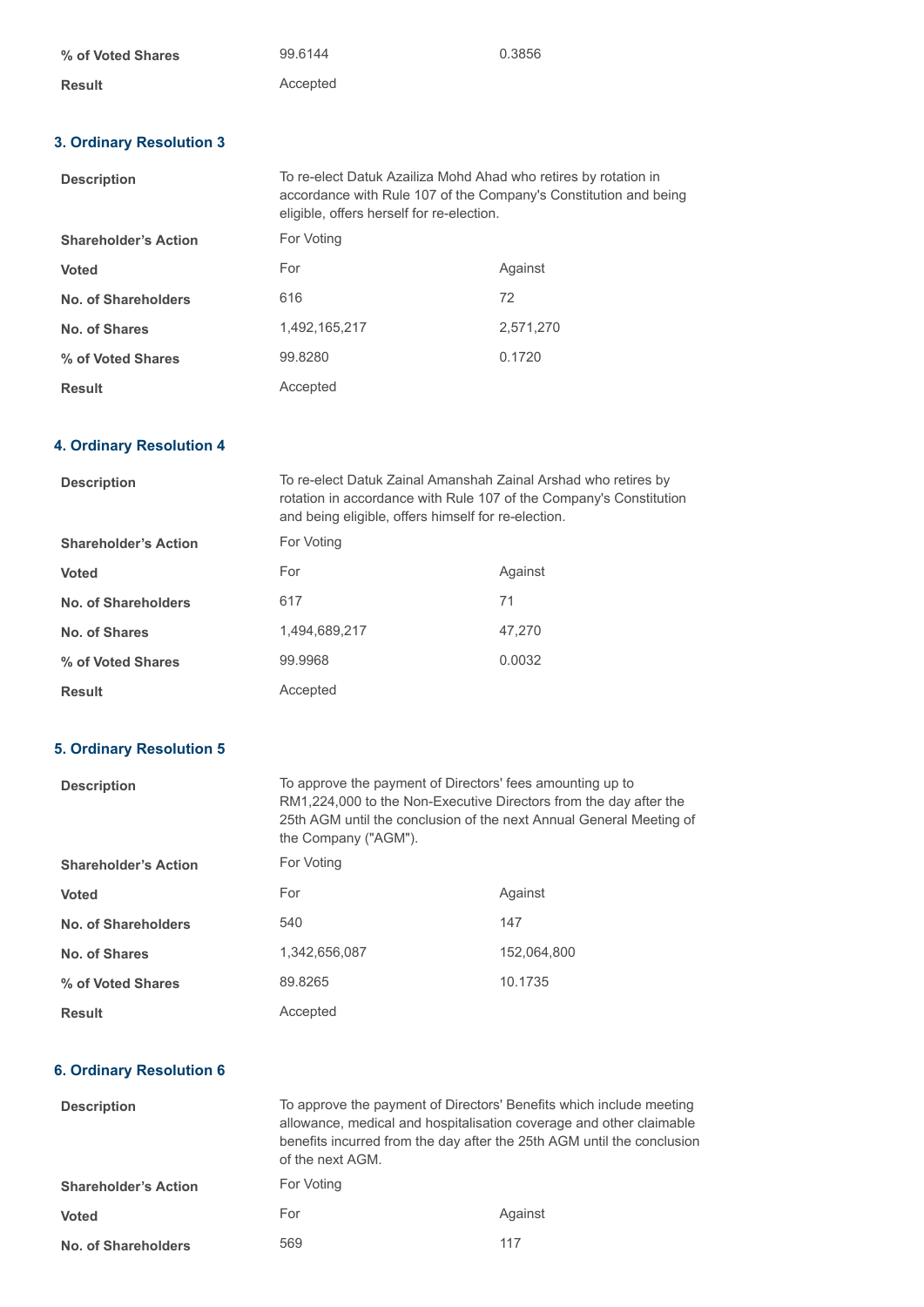| No. of Shares     | 1.494.605.977 | 113.350 |
|-------------------|---------------|---------|
| % of Voted Shares | 99.9924       | 0.0076  |
| <b>Result</b>     | Accepted      |         |

### **7. Ordinary Resolution 7**

| <b>Description</b>          | To re-appoint Messrs KPMG PLT as Auditors and to authorise the<br>Directors to fix their remuneration. |           |
|-----------------------------|--------------------------------------------------------------------------------------------------------|-----------|
| <b>Shareholder's Action</b> | For Voting                                                                                             |           |
| <b>Voted</b>                | For                                                                                                    | Against   |
| No. of Shareholders         | 617                                                                                                    | 68        |
| No. of Shares               | 1,488,288,857                                                                                          | 5,296,530 |
| % of Voted Shares           | 99.6454                                                                                                | 0.3546    |
| <b>Result</b>               | Accepted                                                                                               |           |

#### **8. Ordinary Resolution 8**

| <b>Description</b>          | (Tier 1: Large Shareholder(s) only)<br>Retention of Hong Kean Yong as Independent Non-Executive Director |         |
|-----------------------------|----------------------------------------------------------------------------------------------------------|---------|
| <b>Shareholder's Action</b> | For Voting                                                                                               |         |
| <b>Voted</b>                | For                                                                                                      | Against |
| No. of Shareholders         | 2                                                                                                        | 0       |
| No. of Shares               | 531,523,077                                                                                              | 0       |
| % of Voted Shares           | 100,0000                                                                                                 | 0.0000  |
| <b>Result</b>               | Accepted                                                                                                 |         |

#### **9. Ordinary Resolution 8**

| <b>Description</b>          | (Tier 2: Shareholders other than Large Shareholder(s))<br>Retention of Hong Kean Yong as Independent Non-Executive Director |             |
|-----------------------------|-----------------------------------------------------------------------------------------------------------------------------|-------------|
| <b>Shareholder's Action</b> | For Voting                                                                                                                  |             |
| <b>Voted</b>                | For                                                                                                                         | Against     |
| No. of Shareholders         | 547                                                                                                                         | 139         |
| No. of Shares               | 439.598.812                                                                                                                 | 523,614,598 |
| % of Voted Shares           | 45.6388                                                                                                                     | 54.3612     |
| <b>Result</b>               | Rejected                                                                                                                    |             |

Please refer attachment below.

#### **Attachments**

[TIME dotCom Berhad - Poll Results.pdf](https://disclosure.bursamalaysia.com/FileAccess/apbursaweb/download?id=23759&name=EA_GM_ATTACHMENTS) *764.3 kB*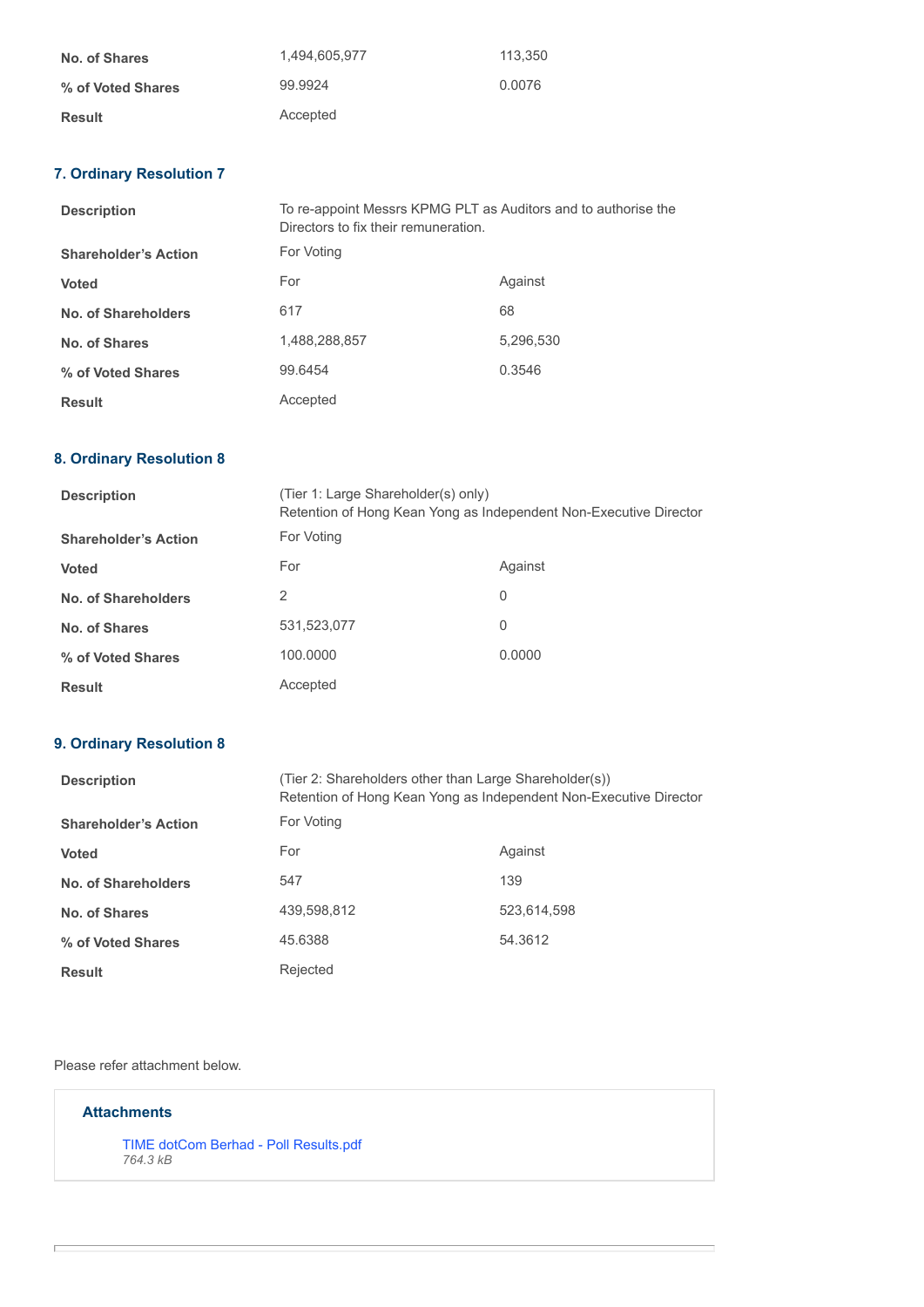**Announcement Info**

| <b>Company Name</b>        | TIME DOTCOM BERHAD     |
|----------------------------|------------------------|
| <b>Stock Name</b>          | TIMFCOM                |
| <b>Date Announced</b>      | 15 Jun 2022            |
| Category                   | <b>General Meeting</b> |
| <b>Reference Number</b>    | GMA-02062022-00016     |
| <b>Corporate Action ID</b> | MY220602MEET0012       |